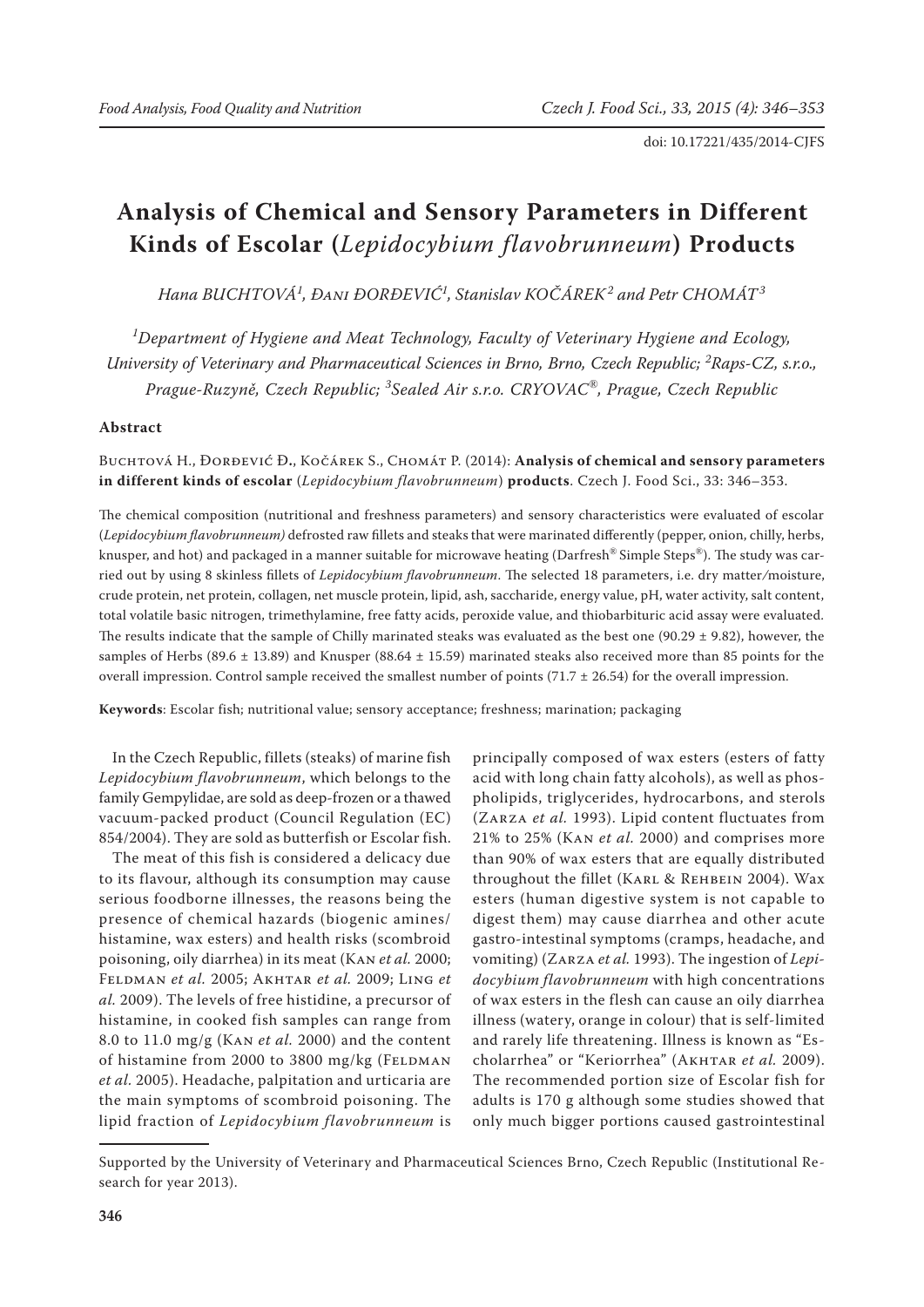problems (MEDELLITIN 2014). According to European Food Safety Authority, it is not possible to establish an intake level of Escolar fish due to different sensitivity between consumers (EFSA 2004).

More recent works describe the morphological characteristics of *Lepidocybium flavobrunneum* (Keller & Kerstetter 2014; Landgren *et al.* 2014) as the occurrence, distribution, and genetic variation at the DNA level (OUIGLEY *et al.* 2005; BRENDTRO *et al.* 2008; KERSTETTER *et al.* 2008) but the studies that analysed *Lepidocybium flavobrunneum* as an important fish food from the consumer perspective (way of marketing, sensory properties, chemical composition, freshness parameters) are very rare (Karl & Rehbein 2004; Hwang 2012).

Fish consumption is health beneficial not only due to the content of omega-3 fatty acids but also because of the contents other ingredients in fish meat such as proteins which have anti-inflammatory properties and can act as prevention against obesity (Pilon *et al.* 2011). Anti-inflammatory properties of fish meat are also explained by synergistic effects of omega-3 fatty acids and the unique amino acid composition (Rudkowska *et al.* 2010).

The consumption of fish once or two times per week is very beneficial for human health as proven by many research studies (SVEINSDOTTIR et al. 2009). *Lepidocybium flavobrunneum* fish consumption can be increased by an attractive method of putting spicy marinades on the steaks surfaces and packaging them in multi-purpose packaging e.g. Darfresh packaging which is suitable for microwave heating (Anonymous 2014).

The aim of this study was to evaluate chemical composition (nutritional, freshness and other selected physico-chemical parameters) and sensory characteristics of Escolar fish steaks that had been differently marinated (6 kinds of spicy marinades) and packaged in a manner suitable for microwave heating (Darfresh*®* Simple Steps*®*).

## **MATERIALS AND METHODS**

The study was carried out by using 8 skinless fillets of Escolar fish (*Lepidocybium flavobrunneum*), which were purchased on the market as vacuum packed thawed products (Seafood AG, Prague, Czech Republic). The country of fish origin was Vietnam/ Indonesia, the fishing area Pacific/Indian Ocean FAO 71/57 (month/year of fish harvest/freeze: 03/2013;

month/year of thawing: 10/2013; freezing time before thawing in the Czech Republic: 7 months; defrosting conditions: thawing in air at max. +12°C for 12–16 h, temperature after thawing: max. 2°C). The shelf-life period provided by the distributor was nine days from the date of defrosting/packaging in the Czech Republic when stored at  $2 \pm 2$ °C. Further processing: (cutting), marinating, Darfresh packaging, storage at  $2 \pm 2$ °C. Sensory and laboratory analyses were conducted in the Department of Meat Hygiene and Technology, Faculty of Veterinary Hygiene and Ecology, Veterinary and Pharmaceutical University in Brno (DMHT FVHE VFU Brno).

*Chemical examination*. For the evaluation of chemical composition (dry matter/moisture contents, crude protein, net protein, collagen, net muscle protein, lipid, ash) 3 cm cuts were used from the middle parts of 6 fillets pieces (average weight of fillets 2.66 kg).

The dry matter/moisture content (M/MC) was determined gravimetrically according to the Czech national standard (ČSN ISO 1442:1997) by drying the sample with sand up to the constant weight at 103 ± 2°C (Binder FD53, Tuttlingen, Germany). The crude protein (CP) content (ČSN ISO 937:1978) was determined as the amount of organically bound nitrogen (recalculating coefficient  $f_1$  = 6.25) using the analyser Kjeltec 2300 (FOSS Tecator, Höganäs, Sweden). The net protein (NP) content was determined as the amount of organically bound nitrogen by Kjeldahl method (conversion factor  $f_1$  = 6.25) after precipitation with hot tannin solution using the analyser Kjeltec 2300 (FOSS Tecator, Höganäs, Sweden). The content of collagen (C) was computed from the content of hydroxyproline amino acid (conversion factor  $f_2 = 8$ ). Hydroxyproline was determined quantitatively by photometric measurement of the absorbance at 550 nm on a GENESYSTM 6 spectrophotometer (Thermo Electron Corporation, Beverly, USA). Net muscle protein (NMP) content was determined mathematically (NMP =  $NP - C$ ). The lipid (L) content was determined quantitatively (ČSN ISO 1443:1973) by extraction with solvents using Soxtec 2055 after acid hydrolysis of the samples using SoxCap 2047 (both FOSS Tecator, Höganäs, Sweden). The ash (A) content was determined gravimetrically (ČSN ISO 936:1978) by burning weighed samples in a muffle furnace (Elektro LM 212.11, Germany) at 550°C until the disappearance of black carbon particles.

Saccharide (S) content:  $S = 100 - (MC - CP - L - A)$ and energetical value (EV):  $EV = (CP + S) \times 17 + L \times 37$ ) were determined mathematically. The salt (NaCl)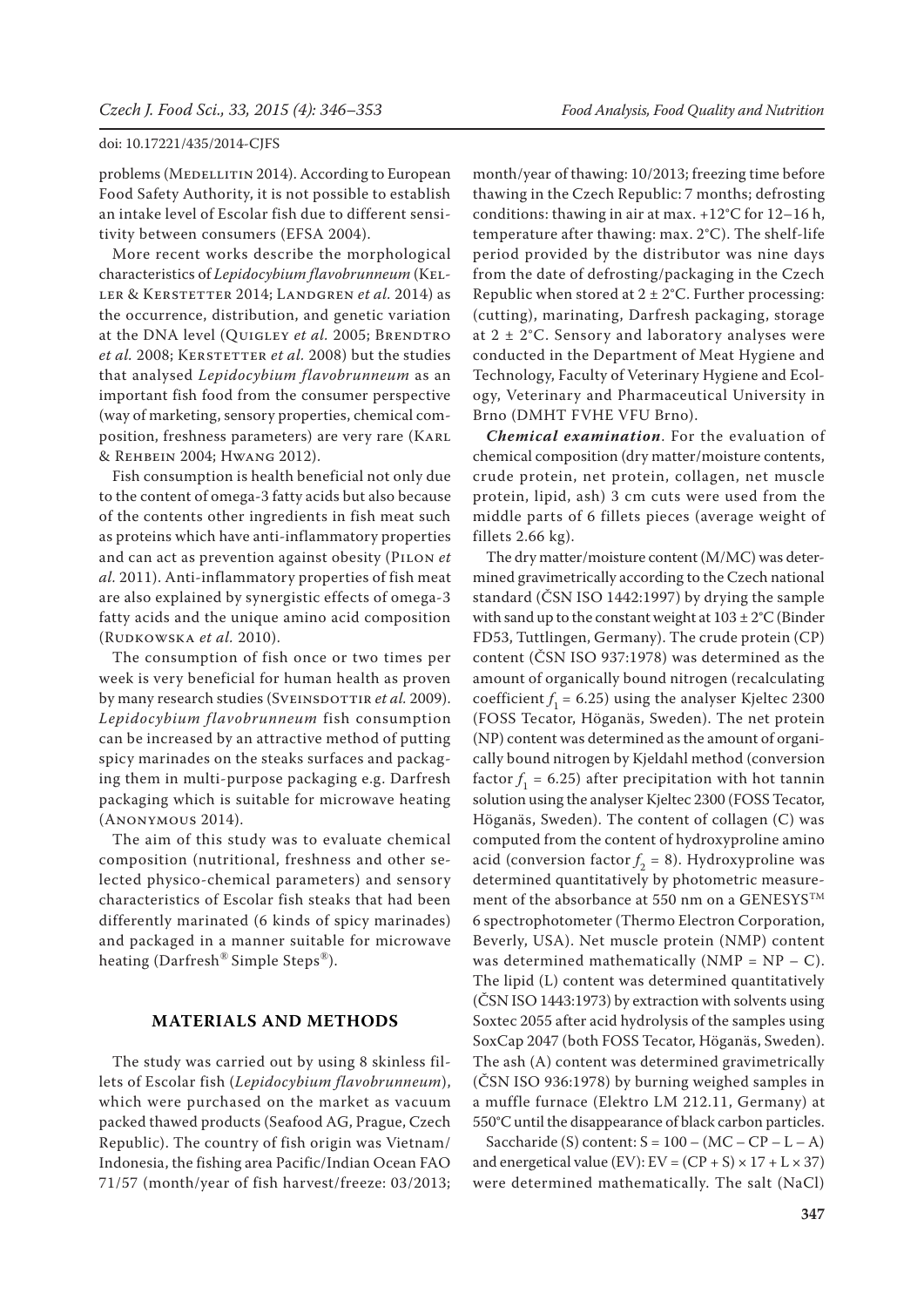content was determined by precipitation titration with silver nitrate – Volhard's method (ČSN ISO 1841-1:1999).

The following chemical parameters of freshness were investigated at the beginning of the research and after 9 days of storage at  $2 \pm 2$ °C: water activity (a<sub>w</sub>), pH value, TVBN (total volatile basic nitrogen in mg/100 g), TMA-N (trimethylamine in mg/100 g), FFA (free fatty acids in % total lipid as oleic acid), PV (peroxide value in meq active oxygen/kg), and TBA (thiobarbituric acid assay in mg/kg). The pH values were measured using the InoLab pH 730 digital pH-metre (WTW GmbH, Weilheim in Oberbayern, Germany). The total volatile basic nitrogen (TVBN) was determined by direct distillation followed by titration on a Kjeltec 2300 (FOSS Analytical AB, Höganäs, Sweden) according to regulation (EC) 2074/2005*,*  Chapter III.Trimethylamine (TMA-N) was determined using the same method as for TVBN determination after formaldehyde addition to the samples to release primary and secondary amines. Free fatty acids (FFA) and peroxide value (PV meq active oxygen/kg) were determined after fat extraction with diethyl ether. FFA were determined in accordance with ČSN ISO 660:1997. Peroxide value were determined by a modified method according to ČSN ISO 3960:2010. The thiobarbituric acid assay (TBA) value was determined by the distillation method and the oxidation products were quantified as malondialdehyde equivalents (MDA mg malondialdehyde/kg).

*Marination (6 pieces of seasoning mixture)*. For marinating and subsequent sensory evaluation whole fillets were used (average fillet weight: 3.37 kg), which were cross-portioned in cranio-caudal direction into steaks (a total of 14 pieces with a thickness of about 2.5 cm). The first two steaks (just beneath the head) of each fillet (total of 4) were used as controls. The remaning 12 fillet steaks were used for the marination in seasoning mixes (pepper – 1039248-002 Pfeffer Willy, onion – 1000712 Magic Zwiebel, chilly – 38330 Chilli Willi, herbs – 1037397-003 Kräuter Willy, hot – 1090803 Magic Hot, and knusper – 1093692-001 Knusper Willy). The producer of the spicy marinades is RAPS GmbH & Co. KG (Kulmbach, Germany), which guarantees quality, food safety, and standardisation of the products (certified under DIN EN ISO 9001).

Two anatomically identical steaks from each fillet (total of 4 sections) were coated with the same type of marinade. Each steak was individually wrapped in Darfresh<sup>®</sup> Simple Steps<sup>®</sup> packaging and stored at 2  $\pm$ 2°C for 24 hours. Trays (MWBK500 Tray Black 140 ×  $230 \times 16$  mm, 0514 S45) for packaging and barrier films were used (Darfresh Top Webs), both materials being suitable for microwave heating (Sealed Air s.r.o., Prague, Czech Republic). Darfresh® Simple Steps® packaging was performed on the device VS26 Food Packaging Systems (Sealed Air, Food Care/Cryovac®, Root, Switzerland).

*Sensory evaluation*. The steak samples were evaluated raw and immediately after the microwave heating. The heat treatment of the steaks (marinated and control sample/not marinated) was performed in Darfresh packaging in the microwave GM Electronic MTDG-25X (Pantin Ltd., Jenec near Prague, Czech Republic) for 3 min (power 1450 W, 900 W power). The temperature in spicy marinades was 90–92°C after the microwave heating for 3 minutes. Sensory evaluation was carried out in the laboratory environment equipped in the way that meets the requirements of standard ISO 8589:2008, and included a panel of trained persons. The evaluation was performed by the employees or students of the postgraduate study program at DMHT FVHE VFU Brno, Czech Republic. The protocol used for the sensory evaluation was with unstructured graphical scales of 100 mm length, with one edge of the scale representing fully satisfactory status of the parameter and the second edge completely unsatisfactory state of the parameter. The evaluators assessed the following parameters: raw fillets – general appearance, cooked fillets – smell, fish smell, flavour, fish flavour, intensity, spiciness, texture, juiciness, palatability, the overall impression.

Statistical significance at  $P < 0.05$ ;  $P < 0.01$  was evaluated using *t*-test and one-way ANOVA analysis of variance, and post hoc Tukey test for finding differences between the groups. SPSS 20 statistical software (IBM Corporation, Armonk, USA) was used.

## **RESULTS AND DISCUSSION**

Deepwater fish *Lepidocybium flavobrunneum,* as the fish of the family Tetraodontidae (Fugu fish), belongs to the controversial types of food. Tasty white tender meat without bones makes this fish a delicacy, on the other hand the consumption of its meat may represent a risk for humans. There is a number of food poisoning incidents in which seafood was involved. In June 1998, a food poisoning incident due to the ingestion of cooked fish occurred in Tokyo. The fish responsible for the poisoning was confirmed to be "Abura-sokomutsu" (Kan *et al.*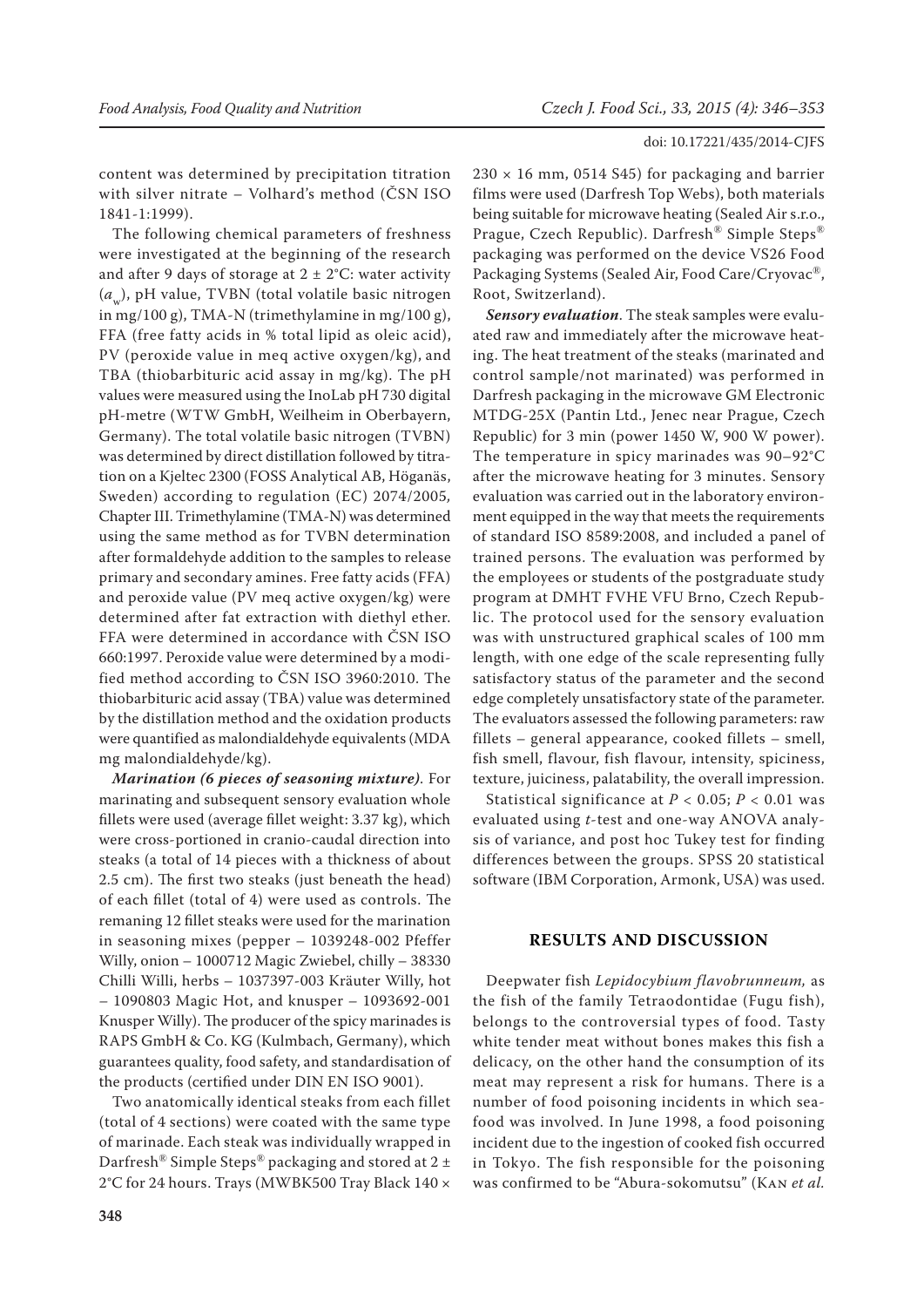2000). In August 2003, an outbreak of scombroid fish poisoning occurred at a retreat centre in California, USA (FELDMAN et al. 2004). Histamin, which belongs to biogenic amines, is the causative agent of scombroid poisoning, a foodborne chemical hazard (Hwang *et al.* 2012). Biogenic amines are formed mainly through the decarboxylation of specific free amino acids by exogenous decarboxylases released by the microbial species associated with the seafood (Taylor & Speckard 1983). In the study of Hwang *et al.* (2012), most of histamine-forming isolates belonged to the genus *Enterobacteriaceae*, such as: *Enterobacter* sp., *E. aerogenes*, *E. cloacae*, *E. alvei*, and *Citrobacter freundii*.

Fillets or steaks of *Lepidocybium flavobrunneum* are well accepted by consumers and they are present on the market in the Czech Republic, but health complications occur very rarely due to the information given by Council Regulation (EC) 854/2004. Nutritional composition, freshness, and other selected parameters of the *Lepidocybium flavobrunneum* defrosted steaks are showed in Table 1.

From the nutritional point of view, escolar fish belongs to foods with a higher energy value (1016  $\pm$  68 kJ/100 g), due to the high fat content in muscles  $(194.07 \pm 23.90 \text{ g/kg})$ . Fat content decreases, with the exception of the medial part (25.3%), in cranio-caudal direction (steaks closer to head 25.9%, steaks closer to tail 22.9% (Karl & Rehbein 2004). Indigestible wax esters are the main lipid fraction in muscle tissue of escolar fish (RUIZ-GUTIERREZ et al. 1997). The fat fraction of raw fillet of *Lepidocybium flavobrunneum* contained 47–97% (Mori *et al.* 1966; Nichols *et al.* 2001), cooked fish 74–88% (Kan *et al.* 2004), and hot smoked pieces of fillets contained more than 90% of wax esters (Karl & Rehbein 2004). Fatty acid (FA) profile of edible dorsal loin muscle was the following: 2.75% of saturated fatty acids (SFA), 78.7% of monounsaturated FA (MUFA), and 17.72% of polyunsaturated FA (PUFA), of which 7.57% were PUFA $_{n-6}$  and 10.15% were PUFA $_{n-3}$  (Schwartz 1997). In addition, it has to be mentioned that the major part of the lipids are not digestible and hence the consumption of this fish does not lead to an increased omega-3 uptake as fish consumption normally does. In our study, a higher fat content corresponded to lower moisture (621.80  $\pm$  22.80 g/kg) and total pro-

Table 1. Nutritional composition, freshness and other selected parameters of the *Lepidocybium flavobrunneum* defrosted steaks

| Parameters                                        | $Mean \pm SD$                       |                          |  |  |
|---------------------------------------------------|-------------------------------------|--------------------------|--|--|
| <b>Nutritional composition</b>                    |                                     |                          |  |  |
| Dry matter/moisture (g/kg)                        | $378.20 \pm 22.80/621.80 \pm 22.80$ |                          |  |  |
| Crude protein (g/kg)                              | $169.78 \pm 10.83$                  |                          |  |  |
| Net protein $(g/kg)$                              | $148.49 \pm 14.74$                  |                          |  |  |
| Collagen $(g/kg)$                                 | $3.81 \pm 1.06$                     |                          |  |  |
| Net muscle protein (g/kg)                         | $144,68 \pm 14,87$                  |                          |  |  |
| Lipid $(g/kg)$                                    | $194.07 \pm 23.90$                  |                          |  |  |
| Ash $(g/kg)$                                      | $8.21 \pm 0.561$                    |                          |  |  |
| Saccharides (g/kg)                                | $6.15 \pm 12,90$                    |                          |  |  |
| Energy value $(kJ/100 g)$                         | $1016 \pm 68$                       |                          |  |  |
| Salt content (NaCl) (%)                           | $0.41 \pm 0.08$                     |                          |  |  |
| <b>Freshness parameters</b>                       | First day                           | After 9 days             |  |  |
| Free fatty acids (% total lipid as oleic acid)    | $1.38 \pm 0.12^a$                   | $1.86 \pm 0.07^b$        |  |  |
| Peroxide value (meq active oxygen/kg)             | $0.58 \pm 0.09$                     | $1.06 \pm 0.43$          |  |  |
| Thiobarbituric acid assay (mg malondialdehyde/kg) | $3.22 \pm 0.98^a$                   | $2.50 \pm 0.40^b$        |  |  |
| Total volatile basic nitrogen (mg/100 g)          | $16.52 \pm 0.52^a$                  | $21.16 \pm 2.08^b$       |  |  |
| Trimethylamine-N (mg TMA-N/100 g)                 | $12.26 \pm 0.58$ <sup>a</sup>       | $18.29 \pm 2.63^{\rm b}$ |  |  |
| pH value                                          | $6.30 \pm 0.14$                     | $6.32 \pm 0.15$          |  |  |
| Water activity $a_{w}$                            | $0.98\pm0.03$                       | $0.99 \pm 0.00$          |  |  |

Parameters values a and b are indicators for statistical significance at *P* < 0.05; values in the same column with different letters are statistically different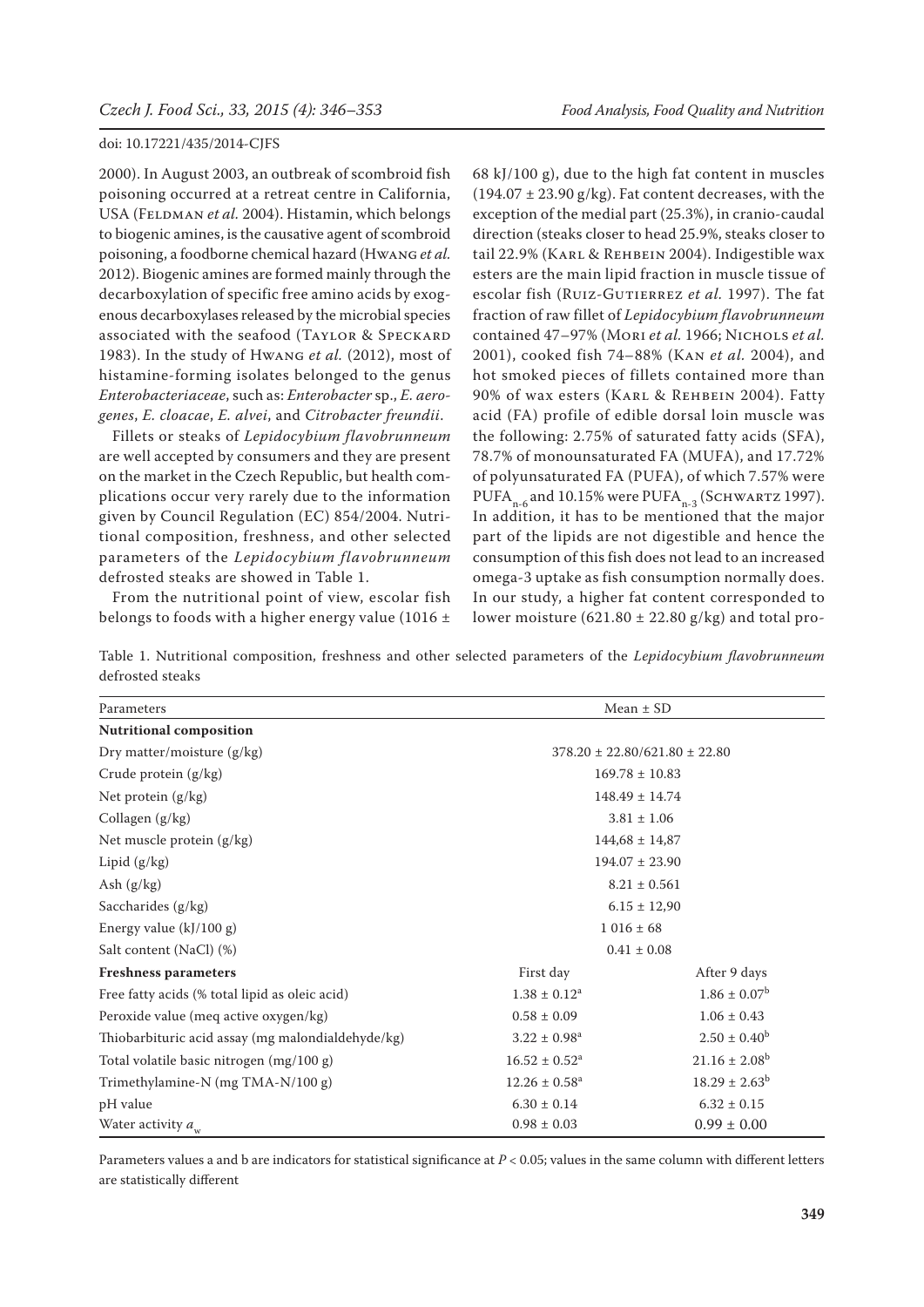teins (169.78  $\pm$  10.83 g/kg) contents. Similar composition for *Lepidocybium flavobrunneum* (water 59.2%, protein 18.0%) was reported in the work by Karl and Rehbein (2004).

The protein fraction is characterised by four parameters: crude protein  $(169.78 \pm 10.83 \text{ g/kg})$  as the amount of organic nitrogen present in the sample (including lower molecular weight protein substances with N-nature), net protein  $(148.49 \pm 14.74 \text{ g/kg})$ represented as sarcoplasmatic content (hemoglobin, myoglobin), myofibrillar (actin, myosin), and stroma (collagen) proteins without low molecular weight substances of N-nature (e.g. peptides, free aminoacids, ammonia, amines, amides), collagen  $(3.81 \pm 1.06 \text{ g/kg})$ as stromatic protein content in muscle, and net muscle proteins (144.68  $\pm$  14.87 g/kg) represented as myofibrillar content without collagen.

The values of pH,  $a_{\ldots}$ , salt content, and the other five parameters which are related to the freshness (shelf-life) of the fillets, matched the state of muscles immediately after thawing (Table 1). The measured value of water activity was high (0.98  $\pm$  0.03), but this is expected for the defrosted fish muscle. The content of NaCl (0.41  $\pm$  0.08%) was appropriate for raw fish meat. Same parameters were followed by Hwang *et al.* (2012) in 15 pieces of escolar thawed steaks originating from the market in Thailand (12 pieces were prepared of *Lepidocybium flavobrunneum* kind, three of *Ruvettus pretiosus*) who found a lower pH of 5.6 ± 0.3, and practically the same value for water activity  $a(0.98 \pm$ 0.01) as compared with our results. The salt content was twice as high  $(0.8 \pm 0.1)$ , which could have been caused by the use of salty sea water (in liquid or solid form) for fillets chilling. There were no significant differences between pH and  $a_w$  values at the beginning of the research and after 9 days of storage at  $2 \pm 2$ °C.

The freshness parameters are important for the evaluation of the course and intensity of proteolytic, lipolytic, and oxidative processes during storage of thawed fillets (Bremner 2002). The intensity of autolytic and proteolytic processes in proteins was monitored in our experiment by two parameters: total volatile basic nitrogen  $(16.52 \pm 0.52 \text{ mg}/100 \text{ g})$  and trimethylamine  $(12.26 \pm 0.52 \text{ mg})$ 0.58 mg/100 g) (Table 1). TMA-N and TVBN contents were statistically significantly higher after 9 days of storage at 2 ± 2°C (TMA-N: 18.29 ± 2.63; TVBN: 21.16 ± 2.08). The values published in the research by Hwang *et al*. (2012) into TVBN parameter (4.8 ± 2.0 mg/100 g) were significantly lower (about 1/4) when compared with our results. The differences in the values may be due to the methodological procedure in which Hwang *et* 

*al*. (2012) used for TVBN determination methodology according to Conway (Совв *et al.* 1973). It is possible that some low molecular compounds of N-nature could not be determined by this method. KARL and REHBEIN (2004) reported for raw thawed fillets of *Lepidocybium flavobrunneum* values more similar to ours: the parameter TVBN 120.1 mg/kg (max. 150.1 mg/kg), for TMA-N 76 mg/kg (max. 129.9 mg/kg).

The quality (freshness) of the lipid fractions was characterised by three parameters: free fatty acids content  $(1.38 \pm 0.12\%$  total lipid as oleic acid) expresses the degree of hydrolytic decomposition of fat; peroxide value (0.58  $\pm$  0.09 mekv O<sub>2</sub>/kg) evaluates the intensity of the primary oxidation products and thiobarbituric acid  $(3.22 \pm 0.98 \text{ mg/kg})$  which is related to the secondary oxidation processes. The values of FFA, PV, and TBA were very low (Table 1). It can be stated that lipolytic and oxidative processes were markedly inhibited by storage of the fillets after manufacturing (rapid freezing of fresh fillets avoiding the fluctuation in temperature during storage, vacuum packaging eliminating the presence of oxygen, gentle thawing). After 9 days of storage at  $+2 \pm 2$ °C, FFA (1.86  $\pm$  0.07) and PV (1.06  $\pm$ 0.43) were significantly higher while TBA  $(2.50 \pm 0.40)$ value was significantly lower in comparison with the results obtained at the beginning of the research. The preservative effects of the storage temperature on lipid hydrolysis and oxidation was evident in the study of Aubourg (1999) who evaluated the lipid damage detection during the frozen storage of fish. Due to the higher fat content in the steak samples and their physical state (thawed muscle), it is possible to assume that the values of these parameters will increase significantly during the following storage period in the refrigerator. This hypothesis should be experimentally verified due to the fact that the manufacturer guarantees the shelf life of 9 days for fish fillets after thawing. No work on this topic has been published to now.

Live fresh water fishes (food intended for the market, most often species *Cyprinus carpio* and *Oncorhynchus mykiss*) are considered to be the freshest food in the Czech Republic, and also high quality fresh (frosted), full or modified (whole gutted, fillets, steaks) fishery products are present on the market. The vacuum packaging method is used for the prolongation of the shelf life, exceptionally packaging in gas modified atmosphere  $(30\% \text{ CO}_2/70\% \text{ N}_2)$ . The assortment is extended during the year by offering deep frozen fish and their parts.

The advantage of Darfresh® Simple Steps® packaging method, in comparison with vacuum packaging, is the possibility of multi-use packaging material (pre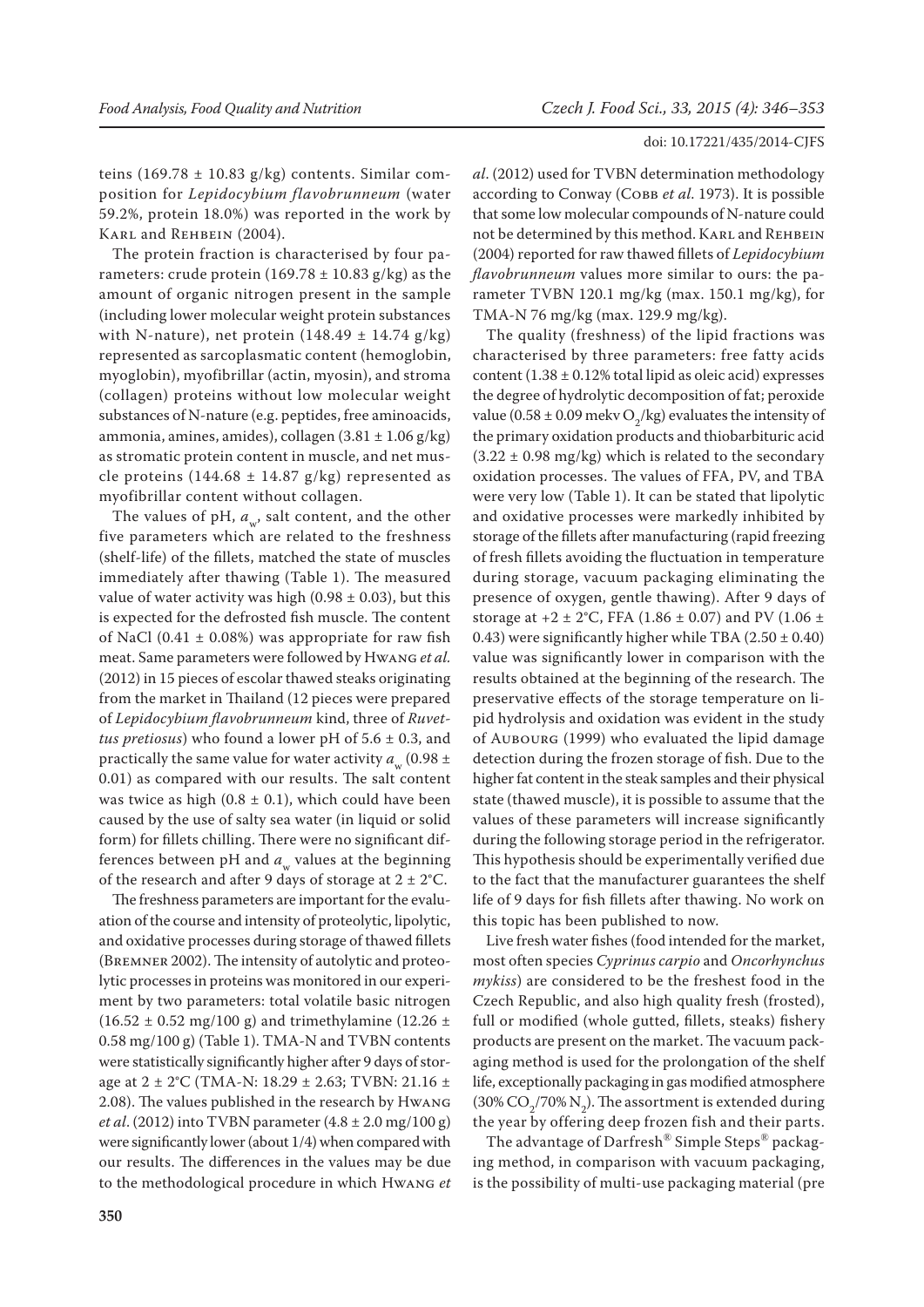made tray + web) suitable for microwave heating (heat treatment), without having to unpack the product prior to heating. This type of packaging is very suitable for seasoned (spicy marinated) intermediate products. Their offer and sale would increase the consumption of fish, which is in the Czech Republic very low (about 5 kg/person/year). In addition, a sophisticated method of packaging must also satisfy consumers' preferences (appearance, aroma, flavour, intensity, spiciness, salinity), which were met in our experiment. More preferred samples in the sensory evaluation of raw and cooked steaks were those kinds of marinades (chilly, herbs, knusper, hot) which were more attractive visually, with more intense colour and taste.

Table 2 shows the results of the sensory evaluation of marinated samples of *Lepidocybium flavobrunneum*.

*Best score.* Chilly marinade received the best scores for taste, intensity of seasoning, consistency, palatability, and the overall impression, while Herbs marinade achieved the highest scores for fragrance, fish flavour, and juiciness. The best score for the overall appearance was obtained by Hot marinade. *Lowest score*. Control sample had the lowest scores for fragrance, taste, intensity of seasoning, palatability, and the overall impression. This makes sense because Control sample had not been marinated at all. The lowest scores for fish flavour, consistency, and juiciness were given to Onion marinade, while the lowest score for the overall appearance to Pepper marinade. Knusper marinade was evaluated as the worst for fishy smell. The marinated steaks of escolar fish are shown in Figure 1.

*Statistical significance*. (1) *Raw steaks*. The overall appearance was significantly  $(P < 0.05)$  inferior with Pepper sample in comparison with Knusper Hot sample. (2) *Steaks after microwave heating*. Among all the marinated samples, Control sample had the significantly ( $P < 0.05$ ) lowest marks for taste, while Onion sample had significantly (*P* < 0.05) lower marks in comparison with Chilly sample. Control sample also had the significantly (*P* < 0.01) lowest marks for the intensity of seasoning among all other marinated samples, which is in accordance with the fact that Control sample was not marinated at all (Table 2). Pepper and Onion samples were evaluated as worse than control samples only when they were raw (Table 2).

The results of our experiment are a good indication of the acceptance of fish sensory properties. Control sample, which was not marinated at all, is a good indicator about reviewers' perception of *Lepidocybium flavobrunneum*: although it gained the lowest marks,

Table 2. Sensory evaluation of marinated samples of the *Lepidocybium flavobrunneum*

| Properties                            | Experimental samples (mean $\pm$ SD) |                                       |                                                           |                        |                           |                                                     |                                                             |  |
|---------------------------------------|--------------------------------------|---------------------------------------|-----------------------------------------------------------|------------------------|---------------------------|-----------------------------------------------------|-------------------------------------------------------------|--|
|                                       | Control                              | Pepper                                | Onion                                                     | Chilly                 | Herbs                     | Knusper                                             | Hot                                                         |  |
| Salt content*                         | $0.41\pm0.08$                        | $0.65 \pm 0.03$                       | $0.65 \pm 0.04$                                           | $0.71 \pm 0.02$        | $0.68 \pm 0.03$           | $0.68 \pm 0.63$                                     | $0.51 \pm 0.04$                                             |  |
| Salt content**                        |                                      | $1.57 \pm 0.19$                       | $0.94 \pm 0.14$                                           | $1.10 \pm 0.17$        | $0.57 \pm 0.07$           | $1.49 \pm 0.08$                                     | $0.67 \pm 0.04$                                             |  |
| <b>Raw steaks</b>                     |                                      |                                       |                                                           |                        |                           |                                                     |                                                             |  |
| Overall<br>appearance                 | $72.4 \pm 21.25$                     | $56.38 \pm 18.96^a$ 71.29 $\pm$ 20.02 |                                                           | $75.7 \pm 18.10$       | $77.13 \pm 18.43$         |                                                     | $79.93 \pm 18.08^{\rm b}$ 86.29 $\pm$ 13.77 <sup>b***</sup> |  |
| <b>Steaks after microwave heating</b> |                                      |                                       |                                                           |                        |                           |                                                     |                                                             |  |
| Fragrance                             | $63.1 \pm 31.97$                     | $69.00 \pm 23.77$                     | $69.71 \pm 22.19$                                         | $78.14 \pm 19.30$      | $87.33 \pm 11.72$         | $85.71 \pm 14.33$                                   | $82.00 \pm 14.12$                                           |  |
| Fishy smell                           | $74.1 \pm 30.25$                     | $49.38 \pm 33.64$ $51.21 \pm 24.53$   |                                                           | $58.64 \pm 32.80$      | $54.53 \pm 31.09$         | $41.43 \pm 34.13$                                   | $53.07 \pm 30.83$                                           |  |
| <b>Taste</b>                          | $28.1 \pm 28.69^a$                   |                                       | $66.15 \pm 29.16^{\circ}$ 57.79 $\pm$ 33.41 <sup>bc</sup> | $87.79 \pm 11.52^{bd}$ | $74.53 \pm 23.15^{\circ}$ | $78.14 \pm 23.69^{\circ}$ $77.57 \pm 21.45^{\circ}$ |                                                             |  |
| Fish flavour                          | $85.7 \pm 15.73$                     | $83.31 \pm 17.78$                     | $77.43 \pm 19.84$                                         | $89.79 \pm 10.20$      | $91.73 \pm 8.45$          | $91.29 \pm 10.42$                                   | $82.43 \pm 20.22$                                           |  |
| Intensity of<br>seasoning             | $17.8 \pm 30.32^{\circ}$             |                                       | $67.00 \pm 27.91^{\rm b}$ 59.79 $\pm$ 29.81 <sup>a</sup>  | $84.07 \pm 16.34^b$    | $78.67 \pm 24.84^b$       |                                                     | $83.5 \pm 18.78^{\circ}$ 74.71 $\pm 25.27^{\circ}$          |  |
| Consistency                           | $83.2 \pm 19.50$                     | $79.85 \pm 14.65$                     | $78.64 \pm 17.51$                                         | $88.21 \pm 11.76$      | $84.27 \pm 15.67$         | $80.43 \pm 17.87$                                   | $85.86 \pm 18.71$                                           |  |
| Juiciness                             | $84.6 \pm 16.19$                     | $88.62 \pm 10.09$                     | $80.43 \pm 19.55$                                         | $87.29 \pm 13.40$      | $94.33 \pm 5.07$          | $83.86 \pm 22.54$ $87.36 \pm 12.60$                 |                                                             |  |
| Palatability                          | $69.2 \pm 29.11$                     | $78.08 \pm 19.22$                     | $75.93 \pm 22.99$                                         | $90.29 \pm 10.13$      | $90.13 \pm 11.12$         | $87.86 \pm 17.66$                                   | $82.93 \pm 21.55$                                           |  |
| Overall<br>impression****             | $71.7 \pm 26.54$                     | $79.38 \pm 18.43$                     | $75.71 \pm 18.77$                                         | $90.29 \pm 9.82$       | $89.60 \pm 13.89$         | $88.64 \pm 15.59$                                   | $83.14 \pm 21.32$                                           |  |

\*NaCl in % in marination day; \*\*NaCl in % in day of sensory evaluation (24 h after marination); \*\*\*\*overall impression represents the mean value of all sensory properties (9 evaluations); \*\*\*parameters values a, b, c, d are indicators for statistical significance at  $P < 0.05$ ; values in the same column with different letters are statistically different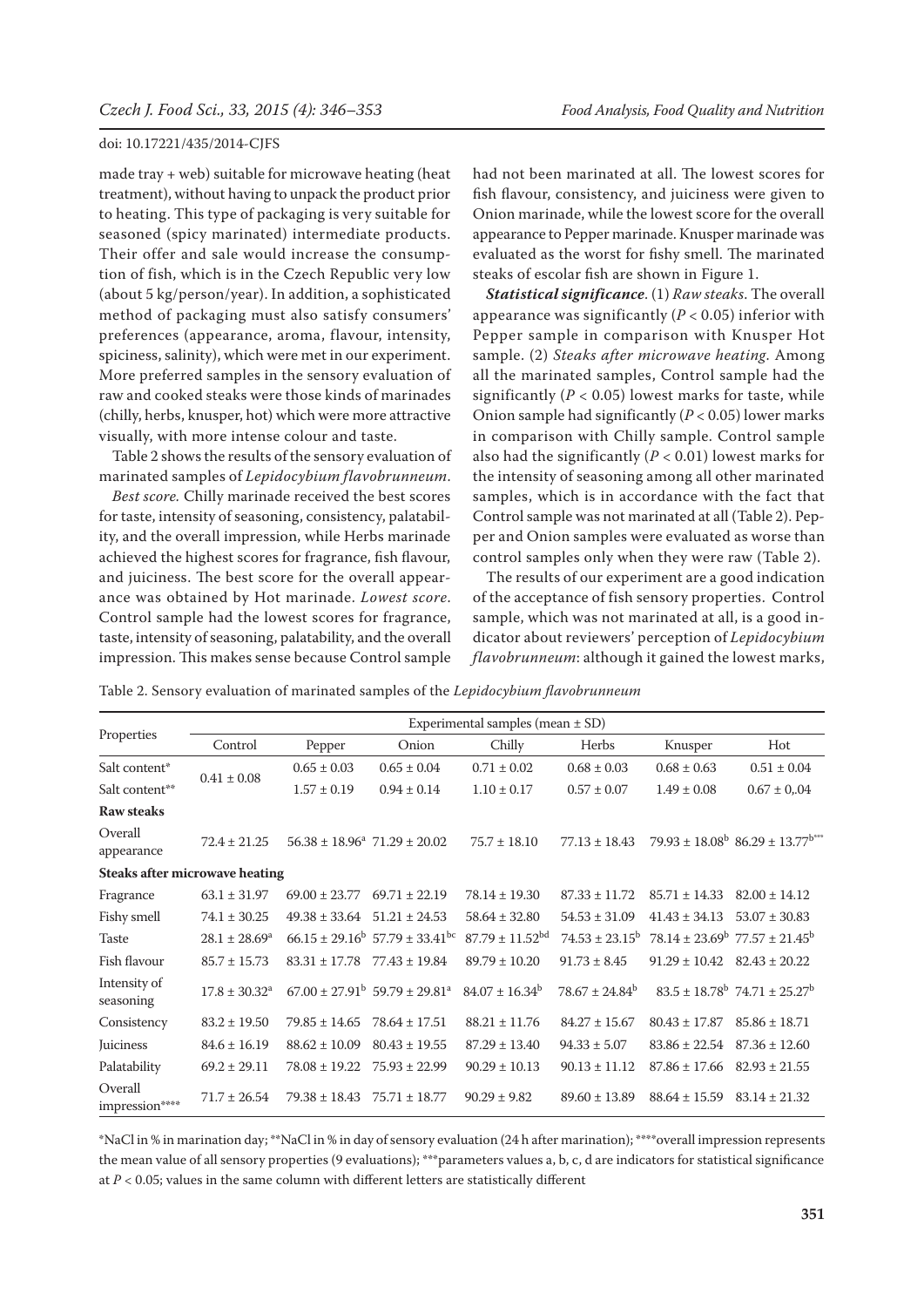**UQ OTIZON** 

Figure 1. Defrosted steaks (Control sample – Kontrola) made from fillets of the *Lepidocybium flavobrunneum* that were marinated differently (1 – Chilly, 2 – Onion, 3 – Hot, 4 – Knusper, 5 – Herbs, 6 – Pepper) and packaged in a manner suitable for microwave heating (Darfresh<sup>®</sup> Simples Steps®)

the reviewers evaluated it with more than 70 points for the overall impression and more than 80 points for the fish flavour, consistency, and juiciness. In conclusion, it must be noted that the marinated steaks were evaluated positively as a result of 2–3× higher salt content in muscles, which participated along with spices in the enhancement of the flavour (Table 2).

## **CONCLUSION**

The results of the experiment provided new information on the monitored physico-chemical parameters of thawed fillets of the sea fish *Lepidocybium flavobrunneum*, which can be used for further monitoring and evaluation of the quality of this fish under the conditions of their circulation on the market in the Czech Republic. This study has shown that 9 days after packaging, the expiry period of *Lepidocybium flavobrunneum* defrosted fish fillets, specified by the manufacturer, is an appropriate period for this storage conditions. This statement is in accordance with the results obtained in our study, although the values of 4 parameters (free fatty acids FFA, thiobarbituric acid assay TBA, total volatile basic nitrogen TVBN, trimethylamine TMA-N) were significantly increased (*P* < 0.05) after 9 days of storage at  $2 \pm 2$ °C. There are not limit values set by Regulations for FFA and TBA but the values of TVBN and TMA-N were lower than those suggested by Mokrani *et al.* (2012) for fish of good quality. TVBN content after 9 days of storage at  $2 \pm 2$ °C was lower than that allowed by the Regulation (Council Regulation (EC)

854/2004). The results of the sensory evaluation have shown that the consumers prefer steaks marinated in visually more attractive and flavourful marinades (chilly, herbs, knusper, hot). Darfresh<sup>®</sup> Simple Steps<sup>®</sup> packaging should increase consumers' interest for this unconventional kind of intermediate fish product which is still missing in our market.

#### **References**

- Akhtar R., Rubin K., Chokhavatia S. (2009): *Escholarrhea* – oily diarrhea after ingestion of escolar fish. American Journal of Gastroenterology, 104: S339–S339.
- Anonymous (2014): Sealed Air Food Care: Simple Steps® VSP Package for Produce. Available at http://www.cryovac.com/NA/EN/food-packaging-products/simplesteps-vsp-produce.aspx
- Aubourg S.P. (1999): Lipid damage detection during the frozen storage of an underutilized fish species. Food Research International, 32: 497–502.
- Bremner H.A. (2002): Safety and Guality Issues in Fish Processing. Cambridge, Woodhead Publishing Limited.
- Brendtro S.B., McDowell J.R., Graves J.E. (2008): Population genetic structure of escolar (*Lepidocybium flavobrunneum*). Marine Biology, 155: 11–22.
- Cobb B.F., Aoaniz I., Thompson C.A. (1973): Biochemical and microbial studies on shrimp: volatile nitrogen and amino nitrogen analysis. Journal of Food Science, 38: 431–435.
- Council Regulation (EC) No 854/2004 of 29 April 2004 laying down specific rules for the organisation of official controls on products of animal origin intended for human consumption.